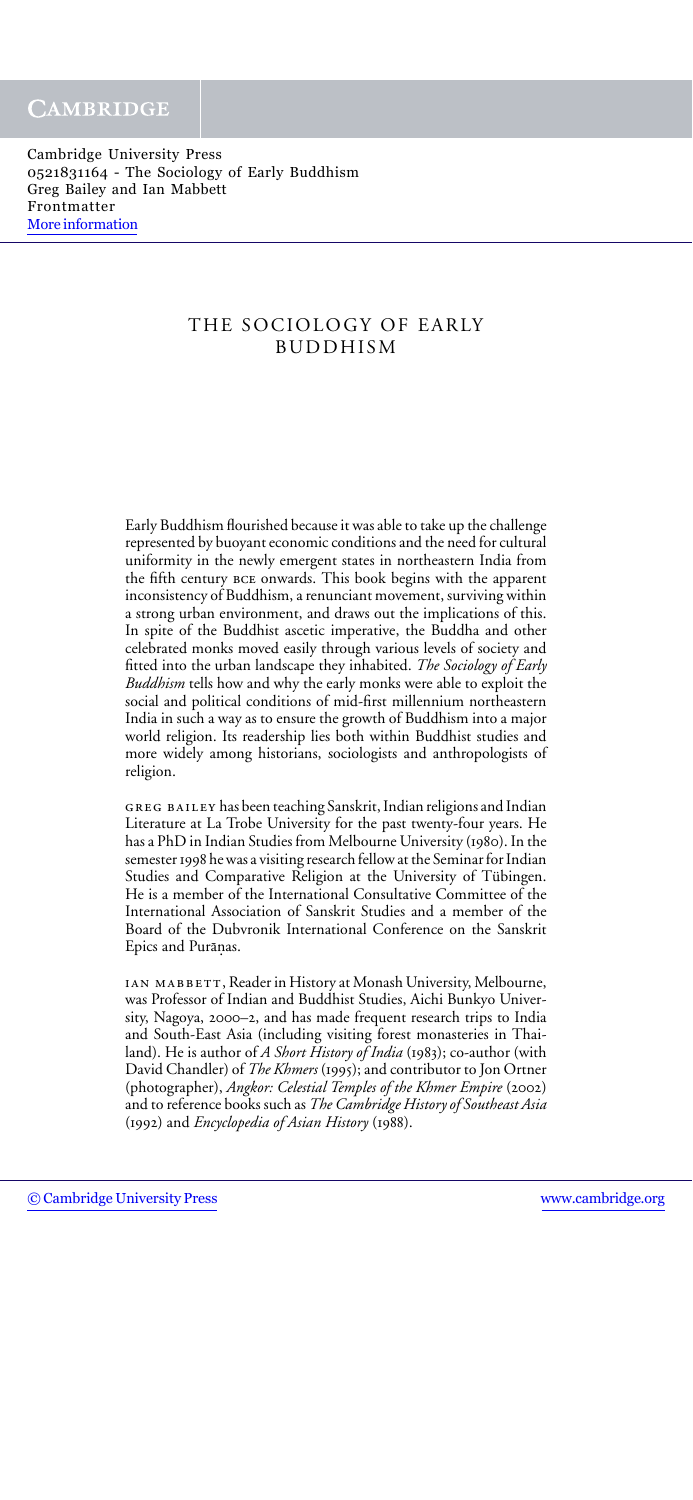# THE SOCIOLOGY OF EARLY BUDDHISM

GREG BAILEY AND IAN MABBETT



[© Cambridge University Press](http://www.cambridge.org) [www.cambridge.org](http://www.cambridge.org)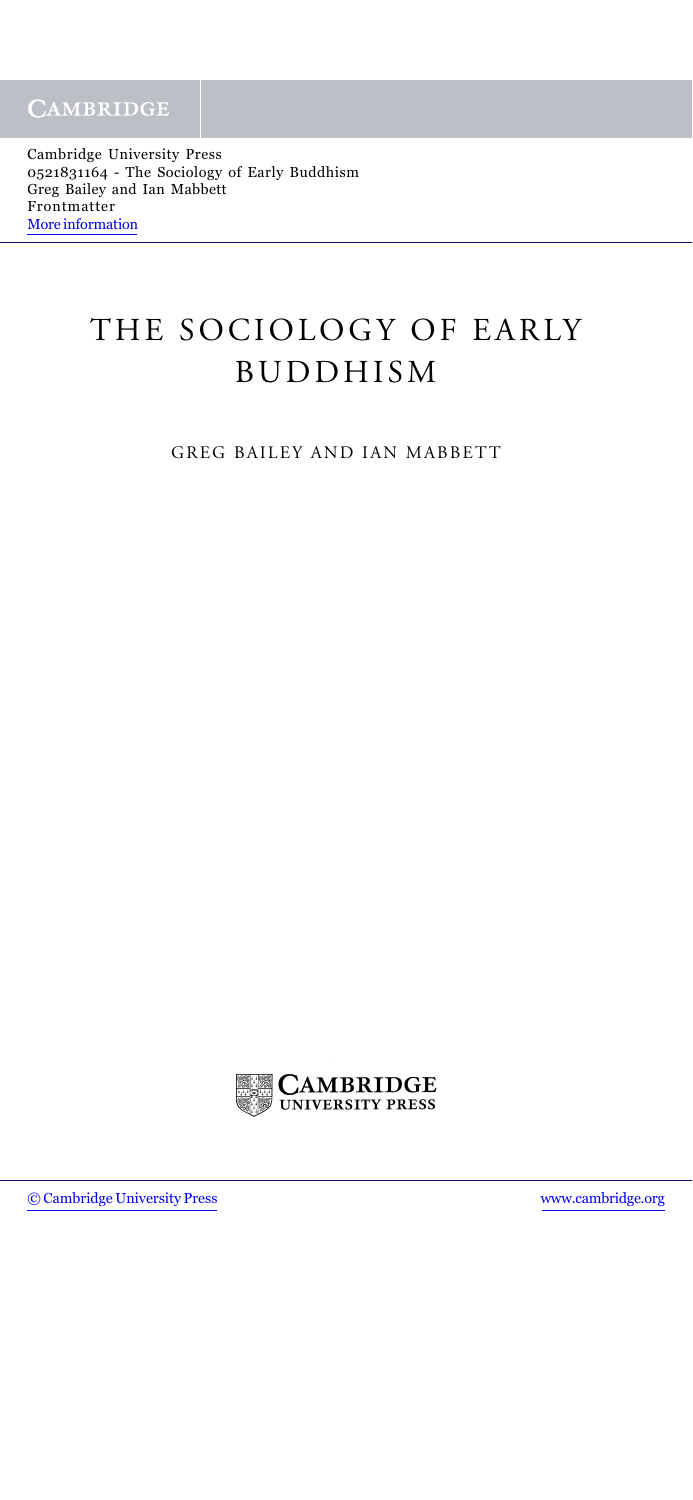#### **CAMBRIDGE**

Cambridge University Press 0521831164 - The Sociology of Early Buddhism Greg Bailey and Ian Mabbett Frontmatter [More information](http://www.cambridge.org/0521831164)

> published by the press syndicate of the university of cambridge The Pitt Building, Trumpington Street, Cambridge, United Kingdom

> > cambridge university press The Edinburgh Building, Cambridge, CB2 2RU, UK 40 West 20th Street, New York, ny 10011–4211, USA 477 Williamstown Road, Port Melbourne, vic 3207, Australia Ruiz de Alarcón 13, 28014 Madrid, Spain Dock House, The Waterfront, Cape Town 8001, South Africa

> > > http://www.cambridge.org

<sup>C</sup> Greg Bailey and Ian Mabbett, 2003

This book is in copyright. Subject to statutory exception and to the provisions of relevant collective licensing agreements, no reproduction of any part may take place without the written permission of Cambridge University Press.

First published 2003

Printed in the United Kingdom at the University Press, Cambridge

*Typeface* Adobe Garamond 11/12.5 pt.  $System ETrX_{2\varepsilon}$  [TB]

*A catalogue record for this book is available from the British Library*

*Library of Congress Cataloguing in Publication data* Bailey, G. M. (Greg M.) The Sociology of early Buddhism / Greg Bailey, Ian Mabbett. p. cm. Includes bibliographical references and index. isbn 0-521-83116-4 1. Buddhism – Social aspects – South Asia. 2. Mediation – Religious aspects – Buddhism. 3. Monastic and religious life (Buddhism) – South Asia. I. Mabbett, Ian W. II. Title. bq4570.s6b35 2004 306.6- 2003048994

isbn 0 521 83116 4 hardback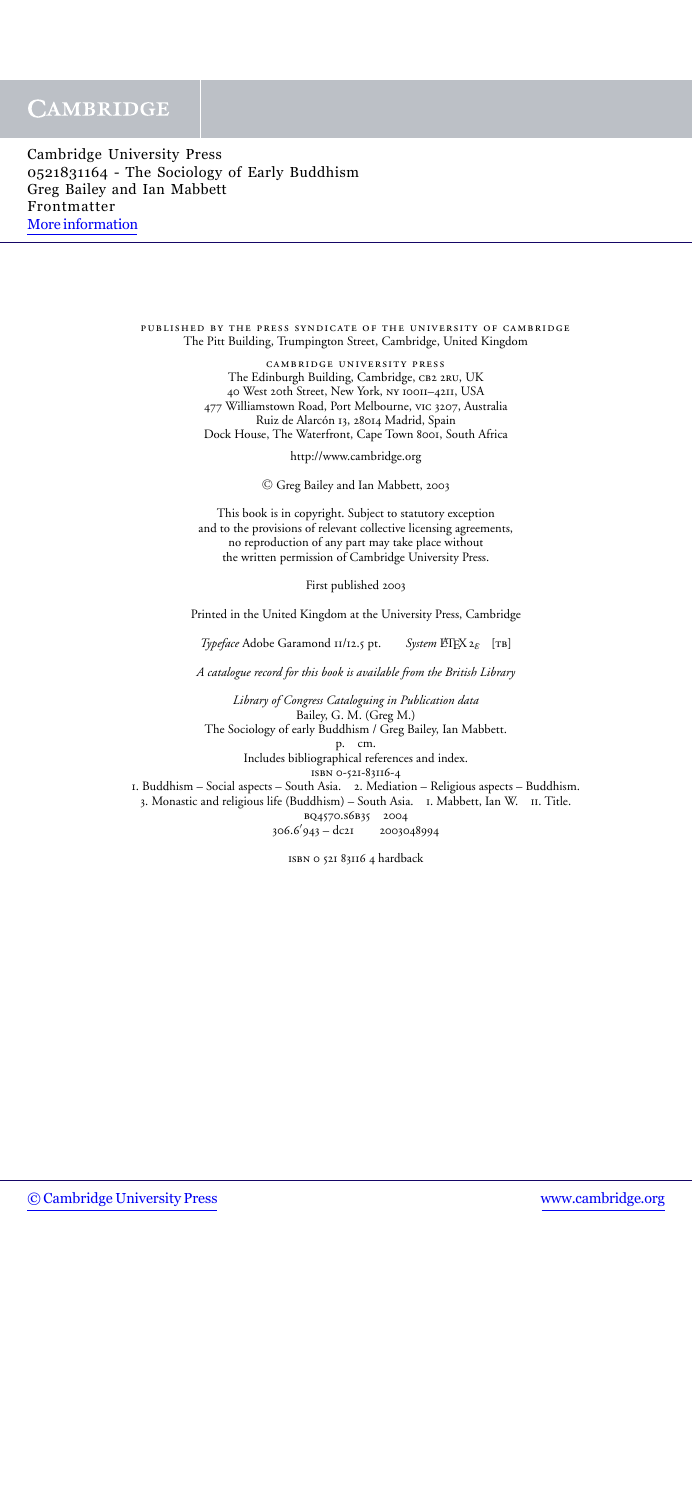## *Contents*

| Acknowledgements<br>List of abbreviations |                                                                                   | <i>page</i> vi<br>vii |
|-------------------------------------------|-----------------------------------------------------------------------------------|-----------------------|
|                                           | Introduction                                                                      |                       |
|                                           |                                                                                   | 1                     |
| I                                         | The problem: asceticism and urban life                                            | 13                    |
|                                           | CONTEXT                                                                           |                       |
| $\overline{2}$                            | The social elite                                                                  | 39                    |
| 3                                         | Economic conditions                                                               | 56                    |
| $\overline{4}$                            | Urbanization, urbanism and the development of large-scale<br>political structures | 77                    |
| $\mathsf{S}$                              | Brahmins and other competitors                                                    | 108                   |
| 6                                         | Folk religion and cosmology: meeting of two thought<br>worlds                     | 138                   |
|                                           | MEDIATION                                                                         |                       |
| 7                                         | The holy man                                                                      | 161                   |
| 8                                         | Preparation of the monk for the mediatory role. Evidence                          |                       |
|                                           | from the Sutta Nipāta                                                             | 184                   |
| 9                                         | The <i>Dhammapada</i> and the images of the <i>bhikkhu</i>                        | 196                   |
| IO                                        | The mediating role as shown in the Canon                                          | 2I5                   |
| $_{\rm II}$                               | Exchange                                                                          | 232                   |
|                                           | Conclusion                                                                        | 257                   |
| Bibliography                              |                                                                                   | 263                   |
| Index                                     |                                                                                   | 276                   |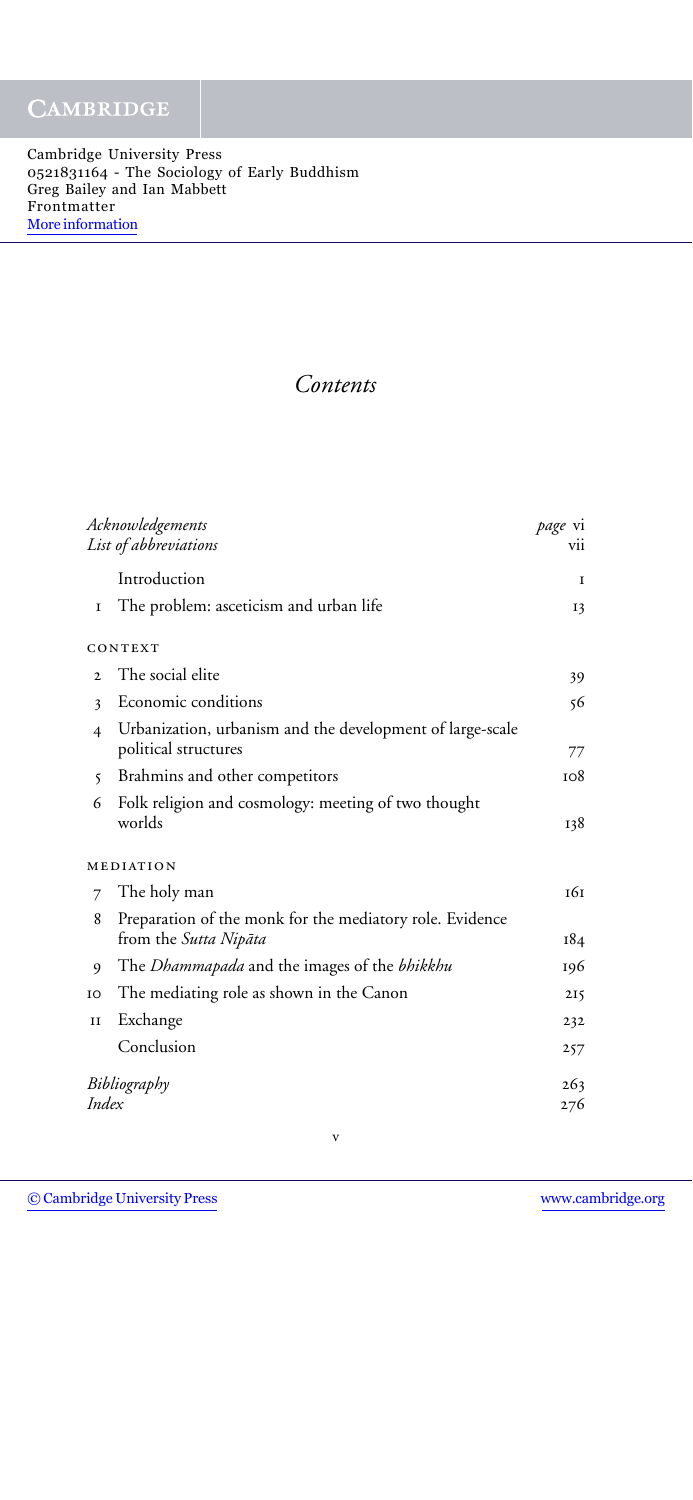## *Acknowledgements*

The authors wish first to acknowledge the important contribution of Peter Masefield, whose assistance during the earlier stages of the research helped enormously with the assessment and ordering of a great mass of Pāli language material.

Responsibility for all that is said in the book rests wholly with the authors, but thanks are due to those who have made comments and offered advice at points during the various stages of the work. Detailed comments on some chapters were made by J. W. de Jong, whose recent death has been a great loss to all who work in the field. Also much appreciated have been the comments of Richard Gombrich, Don Miller, Steven Collins, Geoffrey Samuel, Jim Fitzgerald and Alf Hiltebeitel.

The book has benefited particularly from the very constructive criticisms of the anonymous reviewers of the manuscript. Kevin Taylor, Katharina Brett, Gillian Dadd and Joanne Hill of Cambridge University Press have helped improve the book in a myriad of ways.

We also acknowledge the financial assistance of the Australian Research Council, who provided three years of funding to facilitate the initial research for this book. We would also like to thank La Trobe and Monash Universities for the financial support offered to the two authors during the writing of this book.

Finally, the authors wish to acknowledge the patience and endurance of Jaccy and Kerri whose inspiration is always present.